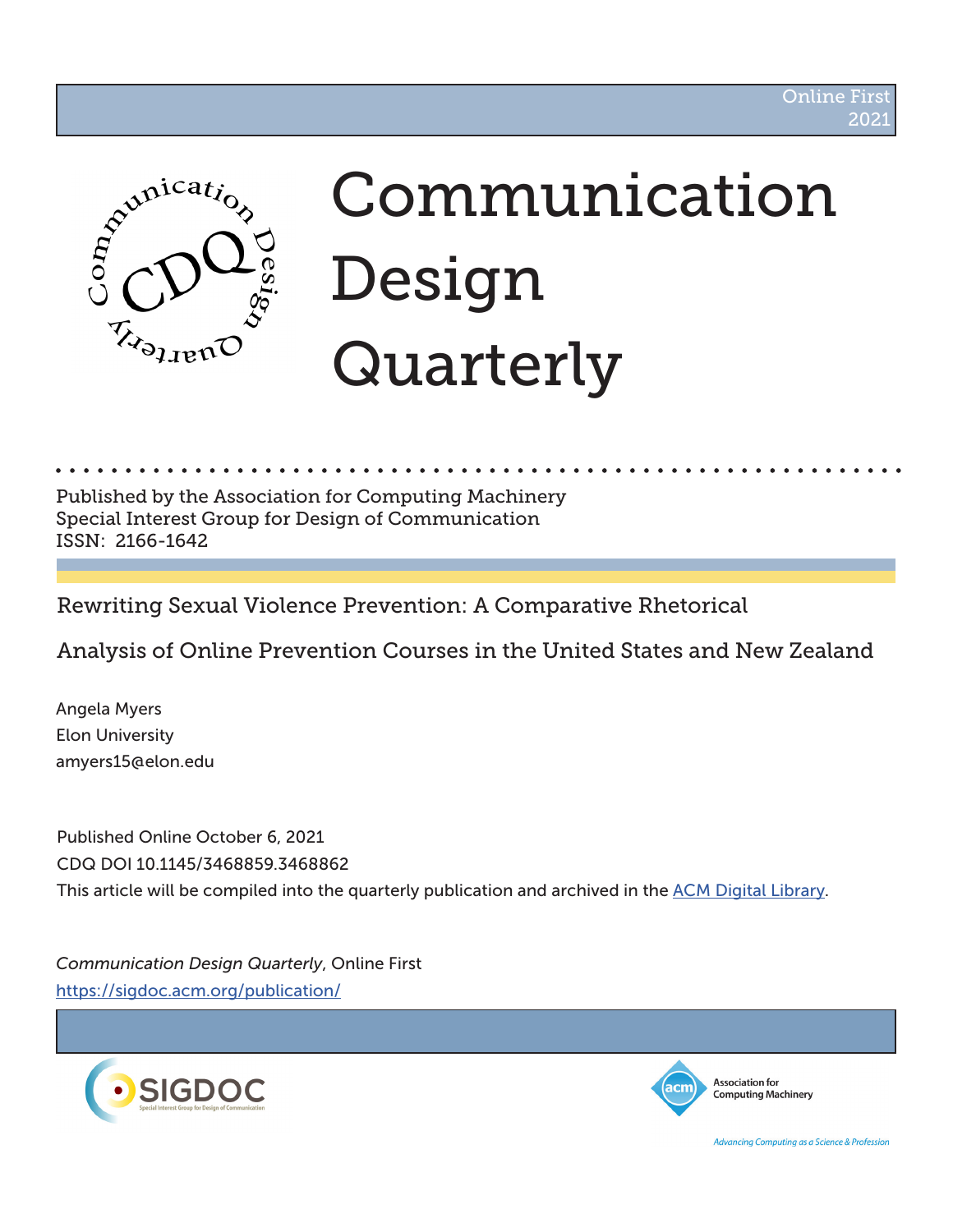## **Rewriting Sexual Violence Prevention: A Comparative Rhetorical Analysis of Online Prevention Courses in the United States and New Zealand**

Angela Myers Elon University amyers15@elon.edu

#### **ABSTRACT**

As part of a larger research project on the rhetoric of sexual violence prevention in online university courses, the researcher conducted rhetorical analyses of two prevention courses from the United States and New Zealand. This study analyzed the rhetorical strategies used in two courses with attention to five subcategories: content genres, ways the content addresses the audience, messaging strategies, levels of prevention, and sentence-level choices. From the analyses, the researcher recommends rhetorical considerations for prevention courses. While the New Zealand course had more effective language choices, the US course had a better overall narrative structure.

#### **CCS Concepts**

 $CCS \rightarrow Human-centered computing \rightarrow International design \rightarrow$ 

Interaction design process and methods  $\rightarrow$  User interface design

#### **Keywords**

sexual violence prevention, rhetorical analysis, online training courses

Permission to make digital or hard copies of all or part of this work for personal or classroom use is granted without fee provided that copies are not made or distributed for profit or commercial advantage and that copies bear this notice and the full citation on the first page.

*Communication Design Quarterly.* ACM SIGDOC, New York, USA. Copyright 2021 by the author(s).

Manuscript received March 23, 2021; revised June 22, 2021; accepted July 23, 2021. Date of publication October 6, 2021.

CDQ DOI 10.1145/3468859.3468862

## **INTRODUCTION**

This project examines which rhetorical strategies in online sexual assault prevention courses for college students best promote prevention. In the past, few researchers have studied which rhetorical elements make online prevention courses more effective, and this study intends to fill the gap through a multi-cultural comparative analysis of courses from New Zealand and the United States.

I compared a popular US course to a New Zealand course because New Zealand has some of the best sexual violence prevention programs in the world (Julich et. al, 2015). Julich et. al (2015) discusses how, because New Zealand has higher reporting rates than other countries, people feel confident to report incidents of sexual violence, demonstrating their prevention efforts are more effective than countries such as the US, which has lower reporting rates. However, little research has been done comparing specific prevention courses between the two countries.

Online courses, such as these two online prevention courses, have transformed learning instruction. Croom et. al (2009) discusses how these courses make topics such as alcohol prevention accessible to a larger population and allow students to digest the information at their own pace. A study from Jaggars and Xu (2016) suggests the most important variable for students' learning in online courses was interpersonal interaction. While many of their interpersonal interaction suggestions couldn't be built into a one-time prevention course, some— such as showing empathy by appealing to shared values, constructing a narrative with the student in it, and using multiple genres of content—could be implemented in prevention course design. While online courses are more accessible, course designers need to try to create content that resonates with the user.

Little research exists about the rhetorical aspects of sexual violence prevention courses. Studies have concluded that even programs with the exact same information will vary in effectiveness (Breitenbecher & Scarce, 2001; Rich et al., 2010; Orchowski et al., 2016; Choate, 2003). Scholars have suggested that areas such as content delivery, usability and organization of programs, and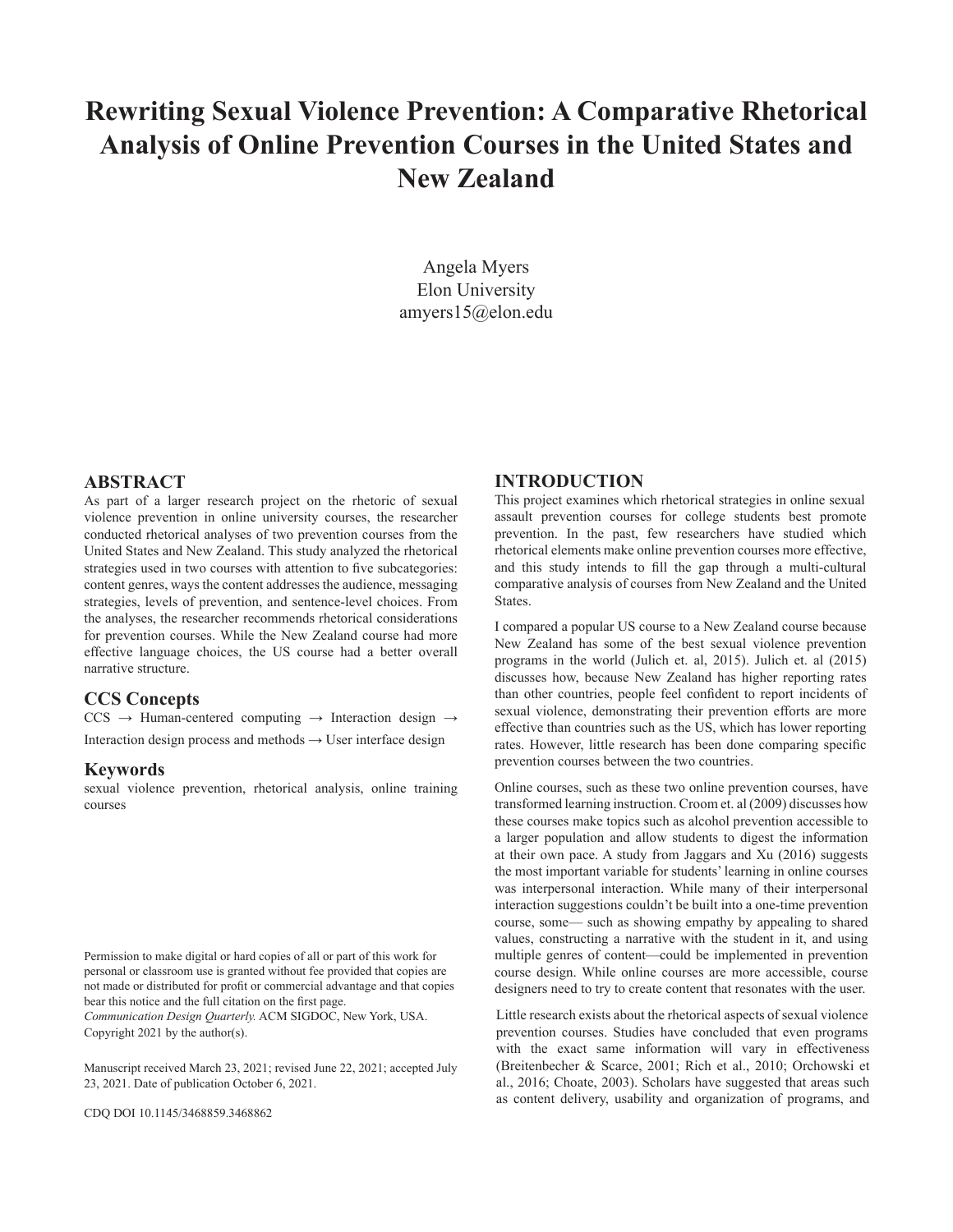length of course are under-examined, and more research on how to effectively deliver these programs is needed (Anderson & Whiston, 2005; Kleinsasser et al., 2015; Vladutiu et al., 2011).

Nevertheless, there are some established best practices for prevention training. When it comes to the organization and genre of prevention courses, scholars have determined online courses can be more accessible than face-to-face courses, especially if they are well designed and include videos and examples. Orchowski et al. (2016) found that online sexual assault prevention courses are more effective than in-person programs because they are accessible to more individuals and can be taken at the convenience of the user. Scholars also have established that treating the audience as bystanders instead of potential perpetrators or victims is the best audience approach (Choate, 2003; Kleinsasser et. al, 2015). Some scholars have found that perpetrator prevention can create hostility in men, while others have found victim-based prevention can increase anxiety and fear in participants (Rich et. al, 2010; Breitenbecher & Scarce, 2001). Most people can recognize themselves as bystanders, but it's hard for many to picture themselves as a potential perpetrator or victim. However, some believe perpetrator prevention can work too (Choate, 2003).

Along with how the audience is treated, it is also best to address prevention on an individual, communal, and societal level while appealing to shared values (Dills & Brown, 2019). Addressing sexual violence on the individual level focuses on what the individual can do to prevent or respond to sexual violence. Community-focused content looks at what the local community, including university administration and on-campus groups, can do to prevent or respond to sexual violence. Society-focused content is geared towards creating a culture that supports sexual violence prevention or content about the actions of legal and governmental institutions.

There are also considerations around building a narrative and creating empowering messaging around prevention. Productive courses create a narrative around the issue, and show specific, anecdotal ways in which prevention is possible (Svejkar, 2019). It also is important for the narrative to not only address heteronormative relationships and normative bodies, but to also address the larger spectrum of sexual violence issues outside of straight relationships (Edenfield, 2019). Baker, Henriquez, and Hostler (2018) also recommend evoking shared values, acknowledging negative feelings, and illustrating past prevention successes through examples to strengthen the messaging of prevention courses.

From a language perspective, scholars recommend using peoplefirst language, active voice, examples and analogies, and to not hide verbs (Baker, Henriquez & Hostler, 2018). People-first language emphasizes the humanity of the person instead of the label. For example, in the context of the research, "a person who is a survivor of sexual assault" instead of "a survivor of sexual assault." Scholars also have determined that it's best to use active voice over passive voice (Choate, 2003; Kleinsasser, et al., 2015). Other scholars have expanded those language guidelines to include using plain language, emphasizing the importance of prevention, and conveying what prevention looks like in "concrete, measurable terms'' (Dills & Brown, 2019). Overall, using plain language and having cohesive, empowering messaging might lead to more effective prevention courses, though few have studied all these variables together from the rhetorical perspective. This study

attempts to address this gap so that professional writers and other communication specialists are better prepared to contribute to the (re)design of online prevention courses.

## **ONLINE PREVENTION COURSES STUDIED**

With this prior research in mind, the current study examined the rhetorical choices enacted in two online prevention courses. The US course was created by a company contracted by universities across the country. The company claims their course is the most widely used in the United States. At the time of analysis, the course was organized into modules with a quiz before each module and two quizzes (a survey of attitude and a content-based quiz) after each. The modules were:

- **Introduction**
- **Presurvey**
- Quiz
- Values
- Identity and relationships
- Gender identities and stereotypes
- Sexual harassment and stalking
- Consent, coercion and stepping in
- Reporting and responding
- Exam
- **Conclusion**

The New Zealand course was created by a company that distributes sexual violence prevention courses to residential halls and campusowned apartments in New Zealand and Australia. It included a couple significant sections and a content-based quiz at the end. The course was significantly shorter than the US course and did not have official modules, though sections covered were:

- Sexual assault
- Sexual harassment
- **Consent**

With the best practices derived from past literature in mind, I designed a comparative rhetorical analysis to measure the effectiveness of these courses. Through the rhetorical analysis of these two online courses, I addressed the following questions: What are the most effective rhetorical techniques in online sexual assault prevention programs? What is the best rhetorical model for these courses? Are there any differences in the rhetorical strategies between the New Zealand and US courses? If so, how do these differences impact the effectiveness of these programs?

## **METHODOLOGY AND METHODS**

Even though this comparative rhetorical analysis is focused on a text-based analysis, my work is guided by a user-centered methodology. Writing about user-centered methodology, Michael J. Salvo (2001) argues, "the development of effective collaborative methods requires meaningful communication between users and designers" (p. 273). User-centered research and design treats users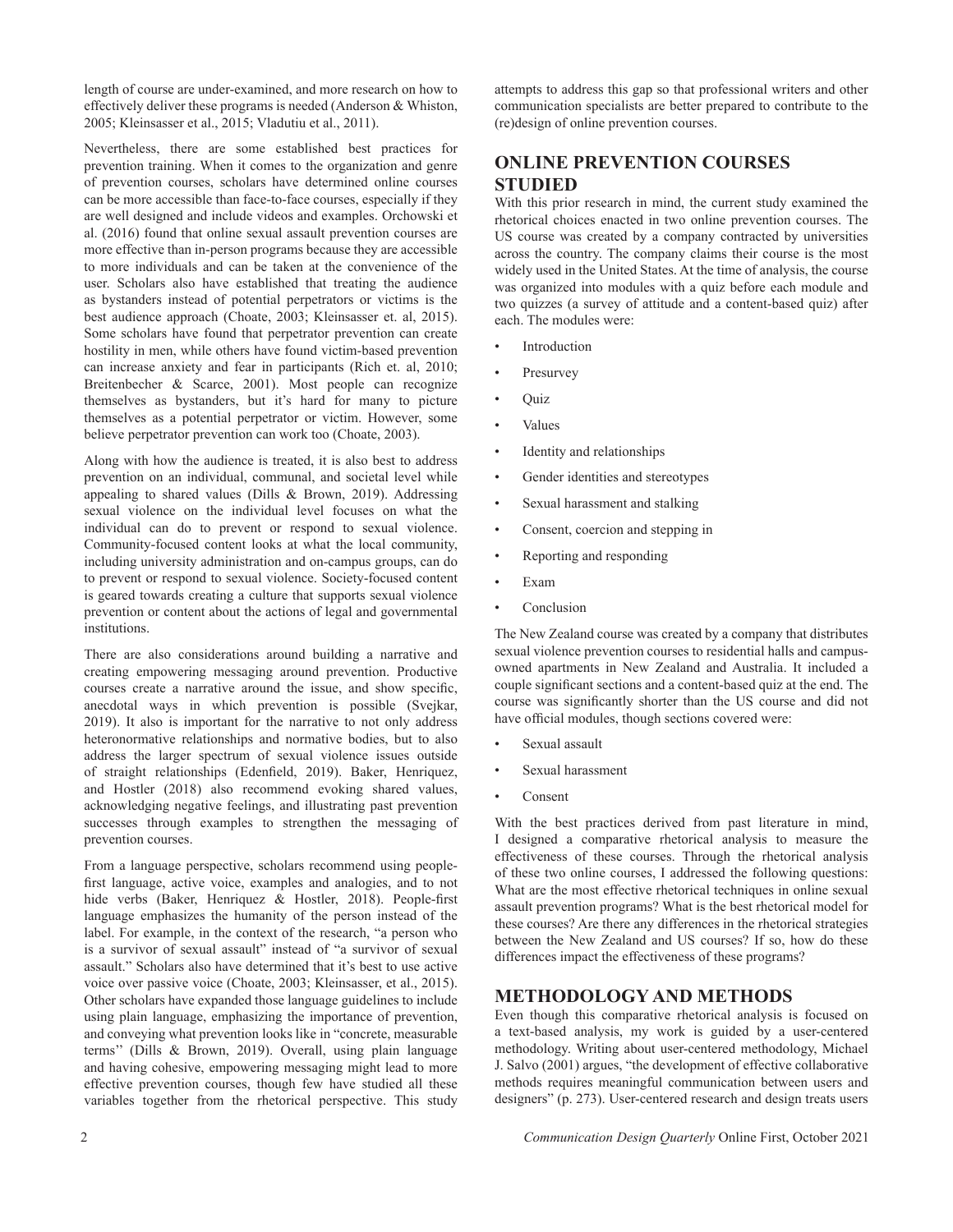as partners and is a good framework to consider when studying online communication because online mediums allow for more opportunities for users to interact with texts (Potts, 2009). In order to ensure these rhetorical analyses were user centered, I paired them with a literature review on the culture around sexual violence prevention in the United States and New Zealand. By pairing these methods with secondary research on the cultural context of prevention in both countries, I could ground the research in the rhetorical context to make my analysis and recommendations more useful.

The rhetorical analyses of the two courses focused on the organization and language of each course. These two categories were determined based on the emphasis of higher order and lower order concerns in the field of rhetoric. The individual practices (some of which were recommended from past literature and are marked with an asterisk in Tables 1-5) within each category were based on recommendations from past literature on the topic and are outlined in depth in the discussion of each subcategory.

Both courses had multiple pages or screen views, with buttons to click to go from one slide to the next, and one screen capture was taken every time the user clicked onto a new screen. In order to see how often, and the quality of, best practices in these courses, I utilized a mixed methods approach. Mixed methods research provides more insight into the overall effectiveness through providing quantitative and qualitative data. While mixed method research is less common than qualitative analysis in the field of rhetoric and communication, it can provide a more holistic picture, such as how often best practices were used in this particular study.

My quantitative data was collected through counting how often each variable (shown below in Tables 1-5) occurred in each screen capture and was recorded on a spreadsheet. Each time a best practice was found in a screen capture, I made note of that in the spreadsheet and totaled up how often each best practice occurred. For qualitative data, I wrote down in a separate Word file every example of each best practice to provide more context to the quantitative data. While I based the majority of my results off of the quantitative data and how often best practices occurred, the qualitative data gave examples of how they were being used and could be insightful to future, more specific analyses of how the best practices were used in each course.

### **Genre of Course Content (Subcategory 1)**

The first subcategory was the genre of the instructional material in the screen capture, whether an interactive activity, a video, a text only screen capture, a reflective question, or policy/legal content (see Table 1). The genres were determined based on the content found in both of the courses; however, the "text only" and "contains a reflective question" were added to discern when a screen capture contained only a body of text. Vladutiu et. al. (2011) found programs with more opportunities for interaction led to larger content retention rates; thus, interactive content was an important variable to research when addressing genre.

## **Analysis of genre in the US and New Zealand**

The organization for the US course emphasized the quiz and survey portion with less time devoted to teaching course materials. There were 43 screen captures (or 33% of the course) devoted towards the pre-survey, quiz, and exam. While reflection on behaviors and

 **Table 1: Genre of content addressed in both courses** 

| <b>Variable</b>          | <b>Definition</b>                                                                                                                                | <b>Example</b>                                                                                                                                        |
|--------------------------|--------------------------------------------------------------------------------------------------------------------------------------------------|-------------------------------------------------------------------------------------------------------------------------------------------------------|
| Interactive*             | Screen captures<br>where the user must<br>interact with the<br>online course in<br>some capacity                                                 | Activity where the<br>user defines their<br>values in US course                                                                                       |
| Policy/Legal<br>Question | Screen captures<br>that have links to<br>legal and university<br>policies and ask the<br>user to acknowledge<br>that they read those<br>policies | Certain parts of the<br>US course take users<br>to a separate page<br>with their state's<br>domestic abuse laws                                       |
| Reflective<br>Ouestions  | Screen captures that<br>contain reflective<br>questions, but don't<br>ask the user to<br>interact with those<br>questions                        | "Have you ever<br>thought about what<br>you would do if you<br>saw someone in an<br>unsafe or problematic<br>situation?" from the<br><b>US</b> course |
| Text only                | Screen captures that<br>contain only text                                                                                                        | The New Zealand<br>course discussed<br>types of sexual<br>harassment in a text-<br>only screen capture                                                |
| Video                    | Screen captures of<br>video content                                                                                                              | Different people<br>talking about how<br>they are a part of the<br>It's $On$ Us movement<br>in a video from the<br>New Zealand course                 |

course content is effective, 33% is more than a third of the course and over half of that material was before the modules began. This is not an effective strategy to keep the users interested in the course as the pre-survey and quiz were lengthy. Further, the pre-survey and quiz delayed the narrative building until users were 24% through the course.

While the quizzes covered 33% of the content, the rest of the course was divided into five genres: text only, interactive content, reflective questions, policy content, and videos. The most common course genre was text only screen captures with 87 of the 175 screen captures falling into this category. For over 50% of the course, students were reading without being asked to interact or reflect. For example, screen capture 128 presents only a long block of text (100 words or more) about reporting and responding to sexual violence.

The second most common category asked the students to interact with the course content. Thirty-one screen captures (18%) fell into this category, with most centering around real-world examples to apply the course content. While examples are effective, many of these examples did not provide outcomes, something that might make students believe prevention isn't possible.

The third most common genre was policy content, with 15 screen captures (9%) including information on the legal and administrative consequences of sexual violence. Screen capture 49 outlined the sexual violence and interpersonal violence policy for users. It used legal jargon which might be difficult for users in the target age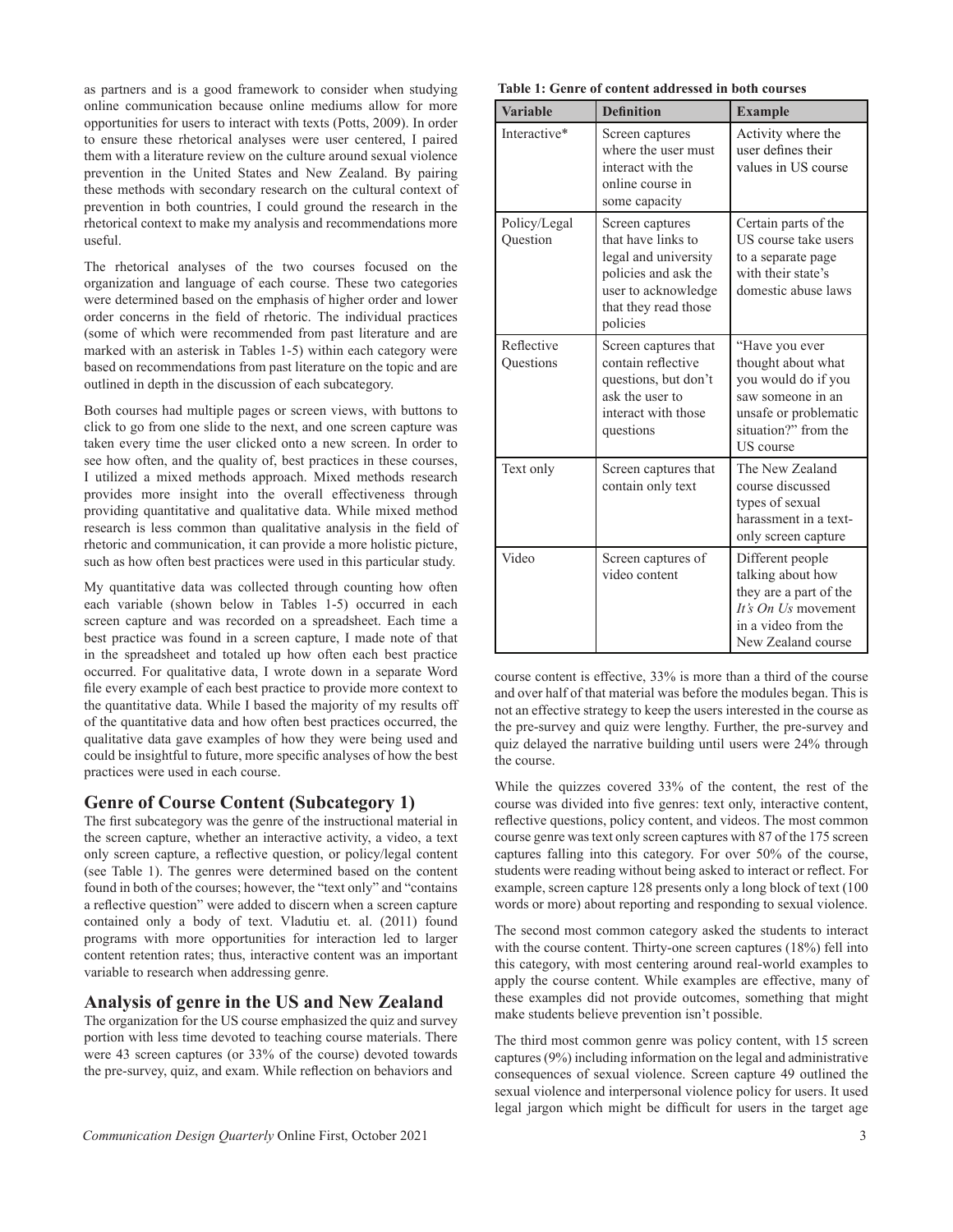group (those entering university) to understand. This content might be more helpful if broken down into more common language along with the legal terminology.

The last two genres were reflective questions and videos. Reflective questions asked users to consider how the course material related to them; only six screen captures fell into this category. Screen capture 120, for example, asked students to consider, "Have you ever thought about what you would do if you saw someone in an unsafe or problematic situation?" Another example is screen captures 44 and 45, which contain identity prompts where users can reflect on their identity, but there is nowhere for students to answer these questions. More video content also might have better engaged students. There were 10 videos in total and many contained real-world examples, which is a rhetorically strong way to reinforce course material. For example, a video in the "Consent, Coercion, and Stepping In" module dealt with the importance of consent when on a date. This video walked users through how a fictional character asked for consent on a date. Allowing users to see characters act on principles from the course can be a great way to engage users and reinforce content at the same time.

The New Zealand course was significantly shorter with only 16 screen captures. Six of the screen captures (or 37%) were of quizzes, which is a significant portion focused on quizzing instead of educating. However, the course was organized so the education and narrative came before the quiz. While there were no official modules due to how short the course was, the names of the different sections were clearly labeled.

For subcategory one, the New Zealand course included a lot of interactive screen captures. Six of the screen captures were interactive, with eleven true or false questions that users interacted with. Half of the screen captures were text only. An example of this was the first screen capture, which included a large block of text. Zero screen captures had reflective questions; one had an outline of policy, the sexual discrimination act in New Zealand; and two included videos. Neither video was produced by the course creators, nor in New Zealand; one was from the United Kingdom, and the other was part of the US campaign, It's On Us.

The biggest organizational difference between the courses was the length of each. The US course had over 175 screen captures, including 10 videos, and took the user a couple hours to complete. The New Zealand course had 16 screen captures and 1 video. The length of the course influenced how likely students were to stay engaged. Because the New Zealand course is shorter, past research suggests students might be more engaged during the course (Vladutiu et al., 2011). However, length of course is only one differing variable between the two courses.

The genre of content differed, as well. While the New Zealand course did require the user to take a quiz at the end, there was little interaction throughout the course. In the New Zealand course, the user could click through slides without having to stop and read them until the quiz, which had some questions that didn't correspond to the course, such as a question on bystander intervention even though the course didn't cover that topic. In the US course, although individual screens might be text only, the student had to interact with the content at some point in every module through activities or selecting next steps for characters in role playing situations. However, both courses seldom asked the students to stop and reflect on what they were learning. Reflection is a key step to the learning process; it's hard to retain information without space to

reflect (Ambrose et. al, 2010).

## **How the Courses Treated the Audience (Subcategory 2)**

The second subcategory was the audience focus, analyzing if each screen capture treated the audience as a bystander, potential perpetrator, potential victim, person responding to sexual violence, or person creating an identity (see Table 2). Breitenbecher and Scarce (2001) studied prevention programming targeted at females which treated the audience as potential victims and found participants had negative emotional responses. Choate (2003) created a Men Against Violence model wherein prevention programming addressed men as potential bystanders. Bystander-focused prevention increases confidence in intervening (Choate, 2003; Kleinsasser et. al., 2015). Those who identify as male can sometimes be hostile towards prevention programming, which treats the audience as potential perpetrators (Rich et. al., 2010). Identity building and responsefocused content were added as categories due to the appearance of both in the courses, though little research supports either as a best practice. Thus, bystander prevention is the most effective overall.

## **How the Audience is Addressed in Both Courses**

Forty-two screen captures (24%) in the US course treated the users as potential responders, an interesting audience lens for a course on sexual violence prevention. Screen capture 148 treated the users as those responding to sexual violence prevention as a victim, "even if you are undecided about filing a report, it's important to consider preserving evidence in case you decide to report in the future."

While bystander intervention is seen as the most effective audience focus, the course only had 12 screen captures (6%) that treated the audience as potential bystanders. Screen capture 93 provides users with "what you can do to step in if you see a potentially problematic situation." Screen capture 120 outlines how the next few screen captures will go over what to "do if you saw someone in an unsafe or problematic situation." Screen captures 121-124 focused on how users can distract, delegate, and direct, and each includes a video of what the respective strategy looks like at a party.

More of the screen captures addressed the audience as potential perpetrators instead of bystanders. Fifteen screen captures (8%) took this approach with some practical examples. On screen captures 109 and 110, the user is presented with an example where Kim has said "no" to Jameel multiple times and the user has to decide what Jameel should do. On screen capture 111, the course advises, "When we think about interacting with people sexually or otherwise, our values should be our guide." In contrast, zero of the screen captures dealt with the students as potential victims.

The course also treated the audience as builders of identity. One of the larger modules also covered identity building, and the course focused on how we can uphold our values through respecting others' identities. Screen capture 42 states, "Values and identities are central to our relationships." Other parts of the course touched on how to show up authentically, as one of the characters in Video 5 stated, "Just be who you want to be, but also let people know that this is who I am and it's OK to be who I am." This sentiment weaved throughout the course with equal emphasis on forming one's own identity and respecting the identities of others.

The New Zealand course primarily used potential perpetrator prevention and focused on how the audience could respect others'

4 *Communication Design Quarterly* Online First, October 2021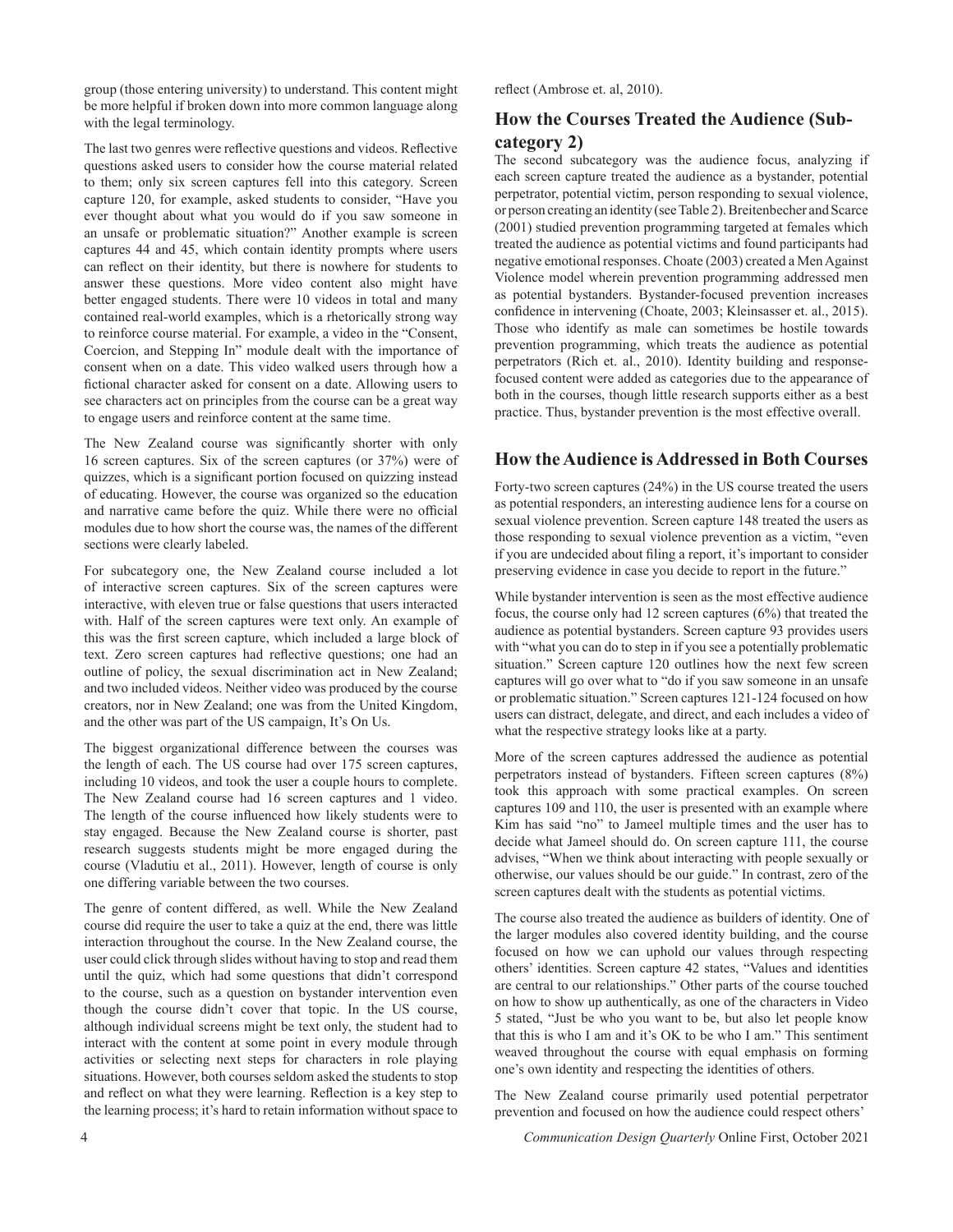| Table 2: How the audience is addressed in both courses |  |
|--------------------------------------------------------|--|
|--------------------------------------------------------|--|

| <b>Variable</b>              | <b>Definition</b>                                                                                                                  | <b>Example</b>                                                                                                                                                                                                                |  |  |
|------------------------------|------------------------------------------------------------------------------------------------------------------------------------|-------------------------------------------------------------------------------------------------------------------------------------------------------------------------------------------------------------------------------|--|--|
| <b>Bystander</b><br>focused* | Focuses on the<br>audience as<br>bystanders who can<br>intervene in instances<br>of sexual violence                                | The example titled A<br>Prank or a Problem?<br>Preventing your<br>friend Brody from<br>stalking his ex from<br>the US course                                                                                                  |  |  |
| Victim focused               | Focuses on the<br>audience as potential<br>victims and gives<br>advice on how to<br>prevent victimization                          | "Sexual assault<br>is when a person<br>touches you<br>inappropriately" from<br>the New Zealand<br>course                                                                                                                      |  |  |
| Perpetrator<br>focused       | Focuses on potential<br>perpetrators and<br>gives tactics to<br>prevent the audience<br>from committing acts<br>of sexual violence | An example asking<br>"What should Ian<br>do?" in the US<br>course. Maria falls<br>asleep and you have<br>to decide what Ian<br>should do                                                                                      |  |  |
| Response<br>focused          | Focuses on the<br>audience as those<br>who are responding<br>to instances of sexual<br>violence                                    | "You'll learn how to<br>recognize and address<br>sexual harassment<br>and stalking and what<br>you can do if you or<br>someone you care<br>about is affected by<br>these issues" from a<br>screen capture in the<br>US course |  |  |
| Identity<br>focused          | Focuses on the<br>audience as<br>individuals who form<br>identities and values<br>for themselves                                   | "In part, your<br>values represent<br>what you stand for.<br>They influence your<br>identity and how you<br>relate to others" from<br>a screen capture in<br>the US course                                                    |  |  |

rights by not acting in a harmful way. Eleven (68%) of the screen captures treated the audience as a potential perpetrator, such as screen capture 7 which read, "It (consent) also means taking responsibility to ensure that the person you are attracted to is comfortable and agrees to go further." In contrast, two screen captures treated the audience as potential victims, using sentences such as "Sexual assault is when a person touches you inappropriately."

Only one screen capture treated the audience as a bystander, though it did include a question on bystander intervention and gave a couple bystander intervention strategies. Screen capture 13 dealt with response to sexual violence prevention and gave the users location specific contact information. Zero questions treated the audience as creators of an identity. Overall, the course didn't enact research that showed bystander intervention as the most effective perspective for a course, though research out of New Zealand and Australia suggests perpetrator prevention to be the most effective within those cultures (Svejkar et al., 2019).

*Communication Design Quarterly* Online First, October 2021 5 The majority of the New Zealand screen captures focused on the audience as potential perpetrators while the US course focused on

how the audience could act as bystanders. Past evidence shows bystander intervention as the most effective approach, yet some research points to perpetrator intervention being effective when it is employed in the right social environment (Choate, 2003; Svejkar et. al., 2019). The differences in how the courses treat the audience could be a reflection of different cultures, especially paying attention to the aversion of some Americans to perpetrator-based prevention (Rich et. al, 2010).

### **Messaging Strategies (Subcategory 3)**

Messaging, the third subcategory, covered empowering messaging, negative messaging, value appeals, providing measurable goals, and constructing a narrative around course content (see Table 3). Baker, Henriquez, and Hostler (2018) found prevention programming that has measurable goals and appeals to shared values is more successful. They also stressed the importance of empowering messaging over negative messaging. The CDC guide on sexual violence prevention also emphasizes the importance of conveying what prevention looks like in measurable terms (Dills & Brown, 2019). Gold et. al (2010) also highlighted the importance in empowering and promotional messaging for public health concerns as people are more likely to take action if they feel empowered.

## **Messaging Strategies in the US and New Zealand Courses**

The first variable in subcategory three, narrative construction, occurred around the content that treated the audience as identitycreators. For example, screen captures 54, 55, and 56 relate different forms of abuse back to violated values to create cohesion with the personal values activity in the same module. In the Consent, Coercion, and Stepping In module, screen capture 111 relates back to the identity module when it states, "our values should be our guide" to not coercing others. However, only seven screen captures created a narrative, meaning it did not run throughout the entire course.

Another messaging strategy underutilized by the US course was appealing to shared values, which the course did only ten times (5%). Screen capture 128 appeals to shared values in a college community: "Everyone wants to live, learn, and work in a safe and supportive environment." However, other screen captures focus on the contrast in values instead of similarities. Screen capture 42 advocates, "It's important to be aware of what we value" but adds "and what others value." This creates an interesting dynamic that places our values at odds with others' values instead of appealing to commonalities. Overall, the course could have appealed to shared values more often, perhaps even connecting them to an overarching narrative.

Another successful messaging technique is to include measurable goals. Fifteen screen captures (8%) included measurable goals or specific actions the users could take. In videos 6, 7, and 8, the narrators give specific examples of wording to shut down harmful language. This would allow students to measure prevention and to have action steps towards preventing sexual violence. It is worth noting, however, that some of the screen captures and videos which fell under this category, such as video 8, provided indirect goals. Video 8 provided students with the goal of non-confrontational intervention when a video character called out his friend for an insult against someone's sexuality, but it didn't give tangible strategies for intervening or a strong outcome other than the person apologizing with no change in future actions and words. The course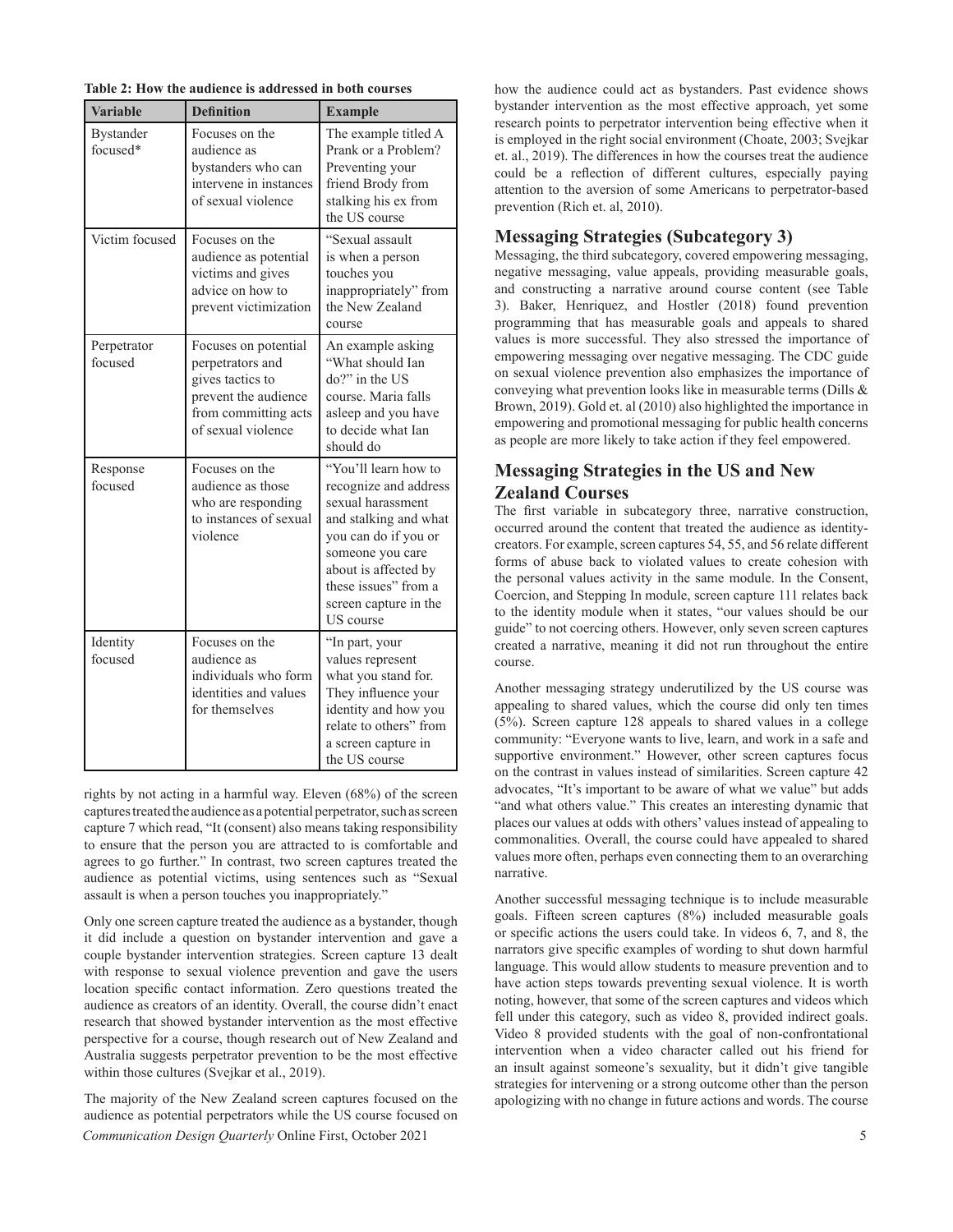|  | Table 3: Messaging strategies in both courses |  |  |  |  |
|--|-----------------------------------------------|--|--|--|--|
|--|-----------------------------------------------|--|--|--|--|

| <b>Variable</b>                          | <b>Definition</b>                                                                                                                                                        | <b>Example</b>                                                                                                                                                                       |  |  |
|------------------------------------------|--------------------------------------------------------------------------------------------------------------------------------------------------------------------------|--------------------------------------------------------------------------------------------------------------------------------------------------------------------------------------|--|--|
| Constructs<br>narrative for<br>$course*$ | Refers back to<br>previous materials<br>or themes to connect<br>two or more modules<br>together in one<br>cohesive narrative<br>about prevention                         | A screen capture<br>in the US course<br>connects survivors'<br>experiences to<br>their identities, as<br>referenced earlier in<br>the Gender Identities<br>and Stereotypes<br>module |  |  |
| Appeals to<br>values*                    | Discusses values<br>shared by the<br>presenter and<br>audience and how<br>those values could<br>be implemented in<br>prevention                                          | "If you ever thought<br>'I want to help',<br>you're not alone"<br>from the US course                                                                                                 |  |  |
| Measurable<br>goal*                      | An instance where a<br>specific strategy to<br>deal with prevention<br>is given and serves<br>as an accessible<br>example the user<br>could utilize in their<br>own life | A video in the New<br>Zealand course<br>defines consent and<br>gives strategies so<br>the user                                                                                       |  |  |
| Empowering<br>messaging*                 | Content which<br>inspires the user to<br>take action                                                                                                                     | "We encourage you to<br>use your experiences,<br>your perspective, and<br>your values to make<br>a positive impact on<br>your community"<br>from the US course                       |  |  |
| Negative<br>messaging                    | Content which warns<br>the user against a<br>certain action                                                                                                              | The US course<br>discusses the negative<br>effects of alcohol<br>consumption and<br>warns users against<br>intoxication                                                              |  |  |

gave tactics but didn't have a strong call to action for students to implement these steps in their own lives.

The last two messaging variables analyzed if the messaging was empowering or negative. Empowering messaging on screen capture 137 stated, "If a friend discloses a harmful situation to you, you're in a position to make a significant, positive impact on their recovery process." Other screen captures included negative messaging that didn't empower the user to act, such as on screen capture 70, which gave stereotypes people sometimes use but didn't include positive language choices. By not including positive language choices, this screen capture focused on what users should not do without empowering them to speak in a more positive manner.

Overall, there were 26 screen captures (14%) with empowering messaging and 16 (9%) with negative messaging. While there was less negative messaging, an overwhelming number of screen captures fell into the neutral messaging category instead of negative messaging or the more effective empowering messaging.

In contrast, the New Zealand course did not use a lot of best

messaging practices. Zero screen captures constructed a narrative and zero provided the audience with measurable prevention goals. Two screen captures did appeal to shared values; screen capture 1 highlighted the value of a safe community, and screen capture 7 refered to the value of responsibility. The course only had two screen captures that included empowering messaging, but six screen captures with negative messaging. An example of positive messaging was on screen capture seven: "Consent means to freely and voluntarily agree to a sexual activity." On screen capture 8, there was an example of negative messaging, or telling the audience what not to do, "If someone is manipulated, threatened, or forced into sex, then they are not consenting." While empowering messaging can help motivate the user to act, more negative messaging correlates to the audience focus on perpetrator prevention as it focuses on what users shouldn't do to avoid violating someone's rights or safety.

Because the New Zealand course focused on perpetrator prevention, there was more messaging that told users what not to do, or negative messaging. In contrast, bystander intervention tends to promote what users should do, so the US course had a lot more empowering or positive messaging—though both courses could have included more empowering messaging. Both courses lacked narrative construction, measurable goals around prevention, and appeals to shared values.

## **Addressed Levels of Prevention**

## **(Subcategory 4)**

The fourth subcategory, levels of prevention, addressed if the specific language was geared as prevention on the individual, communal, or societal level (see Table 4). This category was determined based on the CDC's levels of prevention recommendation (Dills & Brown, 2019). Researchers at the CDC recommend courses and materials that address sexual violence on all three levels. Svejkar et al. (2019) researched prevention programming at the different levels in Australia, as well, and found programs with more focus on the community and individual level were effective.

## **Levels of Prevention Addressed in Both**

### **Courses**

One-hundred-and-fifty-nine screen captures (90%) dealt with prevention on the individual level. For example, screen capture 46 focused on respect on the individual level: "We all want others to accept who we are and to treat us with respect. That's why it's so important to be respectful of other people's values and uniqueness." Screen capture 95 also dealt with preventing on the individual level, as it outlined consent as, "communicating what you do and what you don't want, what is right for you, and what might make you feel comfortable is a normal, natural, and expected part of healthy communication."

While the course focused on the individual level for the majority of the course, it also had significant chunks devoted to prevention on the community and societal level, with 99 (56%) and 44 (25%) screen captures respectively (note some screen captures dealt with prevention on multiple levels). Screen capture 150 stated, "It's important to understand options for reporting incidents of violence, harassment, abuse, or sexual assault to our school." This example, as well as many of the 99 community-focused screen captures, highlighted a school as a community. The course also focused on larger societal actions. Screen capture 47 discussed a similar topic to screen capture 150, but from the societal standpoint, "one of the ways that society or an institution promotes certain values is

6 *Communication Design Quarterly* Online First, October 2021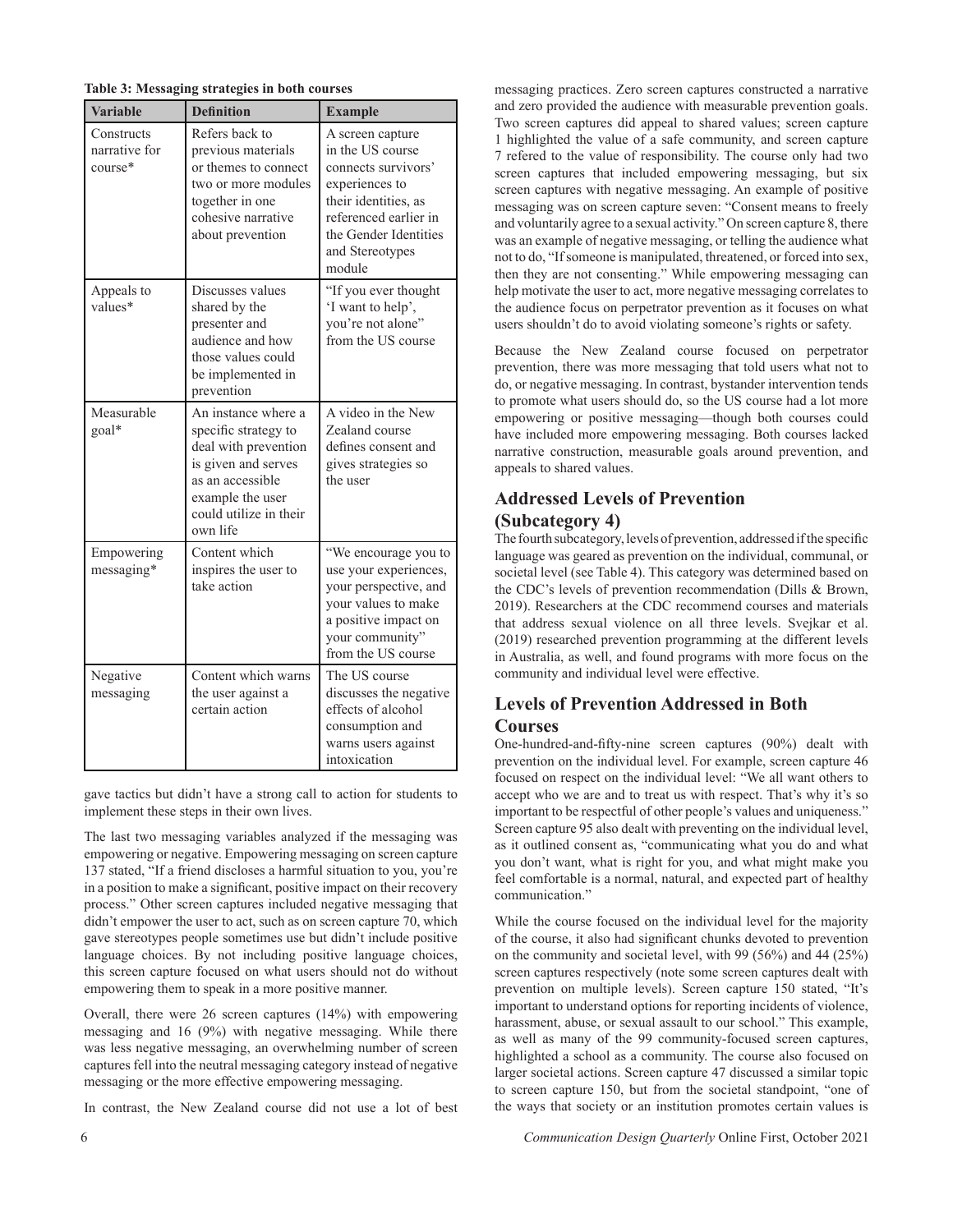through laws and policies." Overall, there was good representation

| <b>Variable</b>        | <b>Definition</b>                                                                                                                                                                      | <b>Example</b>                                                                                                                                                                         |
|------------------------|----------------------------------------------------------------------------------------------------------------------------------------------------------------------------------------|----------------------------------------------------------------------------------------------------------------------------------------------------------------------------------------|
| Individual<br>focused* | Content that<br>focuses on what the<br>individual can do to<br>prevent or respond to<br>sexual violence                                                                                | The US course says,<br>"you make decisions,<br>set boundaries, and<br>respect other people's<br>choices all the time"                                                                  |
| Community<br>focused*  | Content geared<br>towards what the<br>local community,<br>including university<br>administration and<br>groups of bystanders,<br>can do to prevent or<br>respond to sexual<br>violence | The New Zealand<br>course discusses<br>how all members<br>of the residential<br>hall deserve to feel<br>safe from sexual<br>harassment and<br>violence                                 |
| Society<br>focused*    | Content geared<br>towards creating<br>a culture that<br>supports sexual<br>violence prevention<br>or content about<br>the actions of legal<br>and governmental<br>institutions         | "Sometimes the<br>media depicts<br>romantic relationships<br>as one person<br>pursuing and finally<br>convincing the other<br>to engage in sexual<br>activity" (from the<br>US course) |

**Table 4: Focus on different levels of prevention addressed in both courses**

#### of all three levels.

The New Zealand course overwhelmingly focused on prevention at the individual level. Twenty-one sentences across the 16 screen captures in the course dealt with prevention on the individual level, such as screen capture 2 which included this statement: "Sexual assault is when a person: forces you against your will to commit an act of indecency." One screen capture included a community specific prevention, highlighting the residence halls: "All residents of Campus Living Villages are committed to providing a safe and inclusive environment." Zero screen captures focused on society-focused prevention. Despite the uneven distribution, users might feel the most empowered to address sexual violence on the individual level.

The New Zealand course focused on the individual, ignoring the communal and societal level of prevention while the US course encompassed all levels of prevention, although over 150 screen captures did focus on individual prevention. While both courses could better adopt the CDC recommended model of confronting prevention at multiple levels, these courses are working in tandem with other measures. The CDC recommends in that same report that prevention should be scaffolded within a community; the communication design and rhetoric of prevention throughout the community instead of in one course could be a topic for future research.

### **Sentence Level Variables (Subcategory 5)**

The fifth subcategory focused on syntax-level considerations, such as active voice, passive voice, hides verbs, doesn't hide verbs, people-first language, not-people-first language, gives examples, gives analogies, and uses us vs. them language (see Table 5). Baker, Henriquez, and Hostler (2018) stress the importance of

*Communication Design Quarterly* Online First, October 2021 7

plain language that does not hide verbs and uses active voice for prevention programming.

## **Sentence-Level Choices in the US and New Zealand Courses**

Two contrasting variables in this subcategory were people-first and not-people-first language. There were 19 examples of notpeople-first language and 22 examples of people-first language. On screen capture 134, the course referred to LGBTQ survivors, which was not people-first as it stressed their identity within the LGBTQ community and role as a survivor instead of saying people who are LGBTQ survivors. On the other hand, screen capture 73 discussed "people who experience sexual harassment", which is people-first language. While there were more examples of peoplefirst language, the number of screen captures that used people-first language and the ones which didn't were close, signaling the course could have worked on being more consistent in the use of peoplefirst language.

Another interesting variable to look at is the use of active and passive voice. One-hundred-and-eighty-nine sentences of the 175 screen captures used active voice, and 157 sentences used passive voice (with some screen captures using both as this variable was counted on a sentence level). Active voice examples included the phrase "most of the time, we express ourselves naturally through a combination of words and actions…" on screen capture 96 and "everyone deserves to live, learn, and work in a safe environment" on screen capture 128. Passive voice examples were more likely to be related to heavier subjects, such as reporting sexual violence and abusive relationships. Examples include "However, it's important to be able to recognize when relationships are abusive and conflict with our fundamental values…" on screen capture 66 and "It's important to understand options for reporting incidents of violence, harassment, abuse, or sexual assault to our school" on screen capture 150.

The variables of hiding verbs or not hiding verbs related to active voice and passive voice as usually passive voice hides verbs and active voice doesn't hide verbs. Two-hundred-and-nine sentences over all the screen captures hid verbs, and 129 sentences didn't, signaling that sometimes even sentences which used active voice hid verbs. Screen capture 55 gives an example of a sentence which doesn't hide verbs: "emotional abuse and isolation undermines the values of…" because the verbs are all clear and easy to find. When the course hid verbs, it clouded the meaning of the sentence. Screen capture 95 is a good example of this: "Communicating what you do and what you don't want, what is right for you, and what might make you feel comfortable is a normal, natural, and expected part of healthy communication." The sentence includes many hidden verbs, which creates a lack of focus on one particular action in the sentence. Hiding verbs was one of the biggest hindrances at the sentence level of the US course.

One of the most effective sentence types in prevention courses are those which give examples so the user can see how to apply course material to their own lives. There were 121 examples within the course, such as the example of someone catcalling a friend, Tiana, on screen captures 78 and 79. While the example is easy to follow and used "you" to include the user in the example, there was not a resolution. It ends by asking the user what they would do, but it didn't give any options or say what ended up happening with Tiana or the boy who catcalled her. Most of the other examples in the course constructed potentially effective learning situations but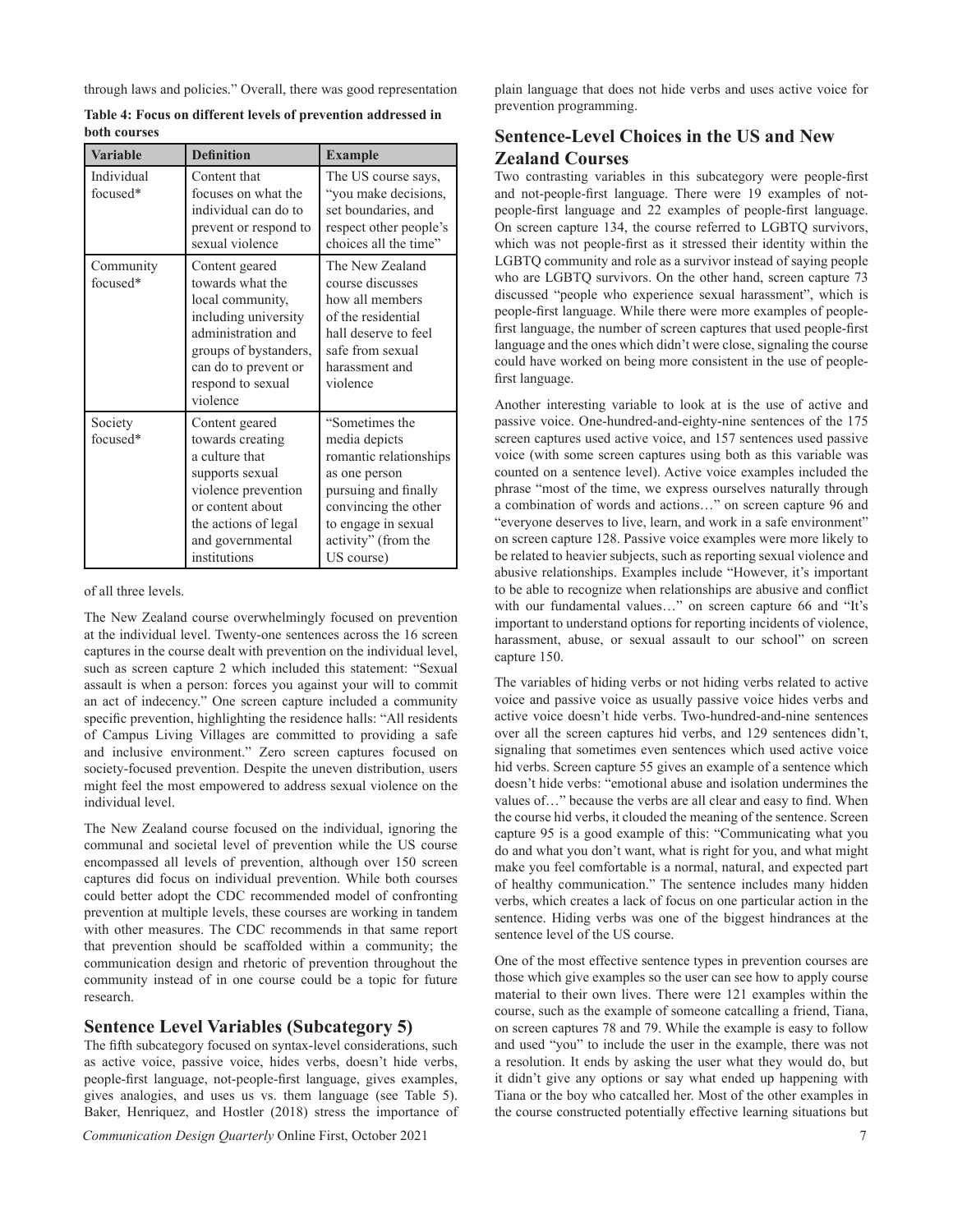## **Table 5: Sentence level variables addressed in both courses**

| <b>Variable</b>           | <b>Definition</b>                                                                                                | <b>Example</b>                                                                                                                                                                                                                                   |
|---------------------------|------------------------------------------------------------------------------------------------------------------|--------------------------------------------------------------------------------------------------------------------------------------------------------------------------------------------------------------------------------------------------|
| People-first language*    | Language that values the person over the<br>descriptor                                                           | The US describes, "people who experience sexual<br>harassment"                                                                                                                                                                                   |
| Not-people-first language | Language that values the descriptor over the<br>person                                                           | In a different screen capture, the US course says, "survivors<br>who identify as male"                                                                                                                                                           |
| Hides verbs               | Language that does not highlight all verbs--<br>commonly verbs are hidden in the -ing form<br>or masked as nouns | "Think about approaching a conversation about consent<br>as a simple, informal way of "checking in" with someone<br>to make sure everyone is OK with what may happen" from<br>the US course.                                                     |
| Doesn't hide verbs*       | Language where all verbs are identifiable as<br>verbs in a sentence                                              | "Most of the time, we express ourselves naturally through a<br>combination of words and actions" from the US course.                                                                                                                             |
| Active voice*             | When the subject performs the action of the<br>sentence                                                          | "The person makes an unwelcome sexual advance" from<br>the New Zealand course.                                                                                                                                                                   |
| Passive voice             | When the action of the sentence is performed<br>on the subject                                                   | "It also means taking responsibility to ensure the person<br>you are attached to is comfortable and agrees to go further"<br>from the New Zealand course.                                                                                        |
| Gives examples*           | The use of real world scenarios to support a<br>point                                                            | The US course had a scenario where your roommate has a<br>stalker and you have to respond to situation                                                                                                                                           |
| Gives analogies*          | A comparison of two things that don't appear<br>similar on the surface                                           | Neither course did this                                                                                                                                                                                                                          |
| Uses us vs. them language | Language that otherizes a particular group                                                                       | "We'll explore how to support survivors by listening,<br>discussing reporting actions, connecting them with<br>resources for additional support, and empowering them to<br>make their own choices about their experience" from the<br>US course. |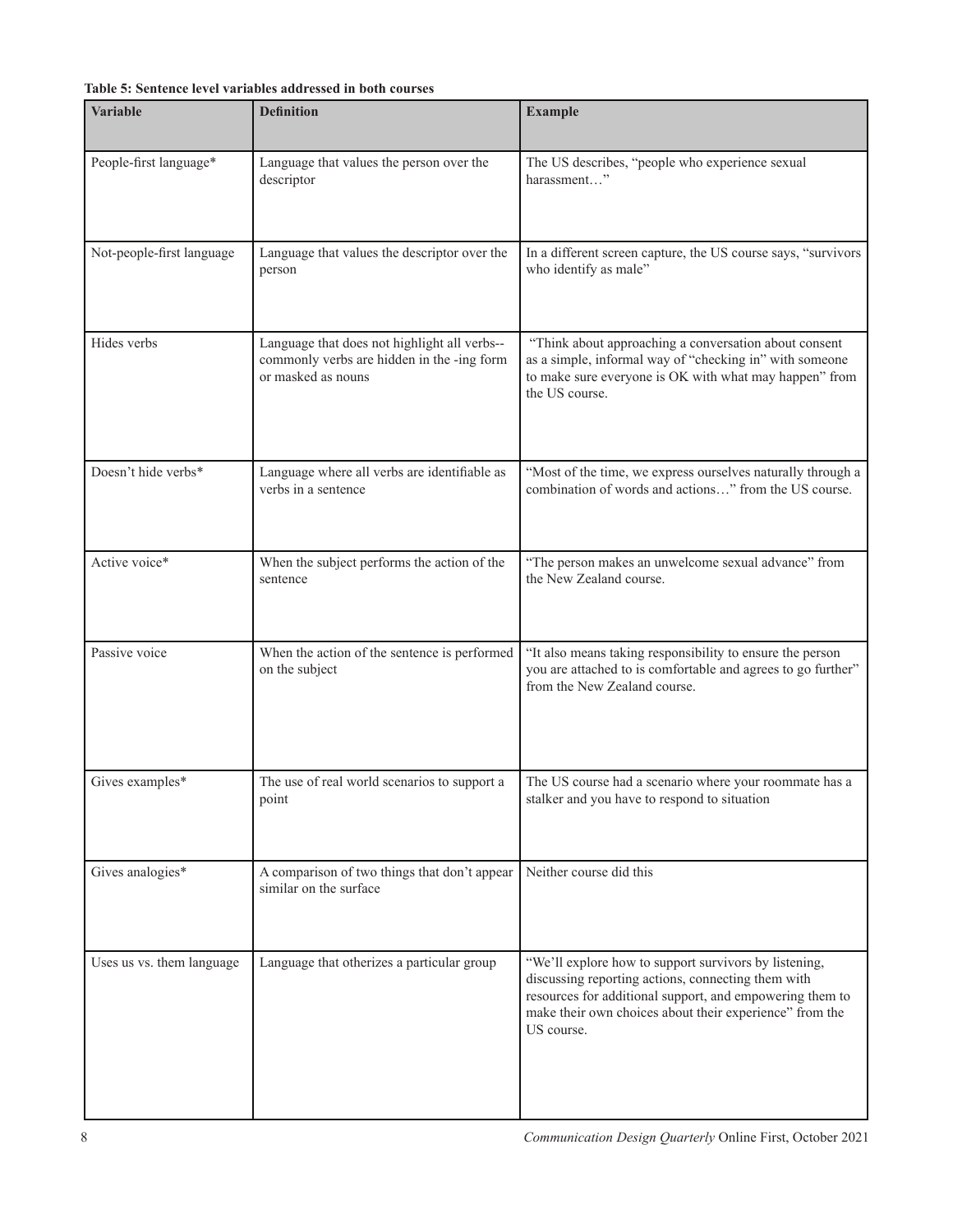didn't have resolutions or tangible steps users could take. Another useful sentence-level strategy for sexual violence prevention is analogies, but the course did not use any analogies.

One variable I wasn't expecting to find was us versus them language. This language can otherize populations and is not helpful in courses on sensitive topics, such as sexual violence. In the 22 screen captures that used this language, the us versus them language separated "us" from survivors, ostracizing survivors as a different category than the users. On screen capture 157 the course used this tactic, "understanding a survivor's experience can help you to be a more empathetic listener and friend." While there were only 22 examples of this, it can be harmful and should be avoided at all costs in similar courses.

The New Zealand course included more examples of active voice. Fourteen sentences over all screen captures included active voice, such as this sentence on screen capture one: "Sexual assault covers a range of different types of assault." Ten screen captures included passive voice, such as screen capture 3: "In circumstances in which a reasonable person, having regard to all circumstances, would have anticipated that the person harassed would have been offended, humiliated, or intimidated."

Similarly, 10 examples hid verbs, while 12 didn't hide verbs with a correlation between active voice and not hiding verbs, as would be expected. Screen capture 7 hid verbs and used passive voice: "It (consent) also means taking responsibility to ensure that the person you are attracted to is comfortable and agrees to go further." In contrast, screen capture 3, did not hide verbs and used active voice: "A person sexually harasses another person if the person makes an unwelcome sexual advance, or an unwelcome request for sexual favours, to the person harassed or engages in other unwelcome conduct of a sexual nature in relation to the person harassed." While more examples of active voice and not hiding verbs were present, more active voice or sentences that didn't hide verbs could be included.

The New Zealand course utilized only people-first language. Four screen captures included this sort of language, and there were zero with not-people-first language. An example of people-first language was this sentence on screen capture 1: "Sexual assault occurs when a person indecently assaults another person."

Over half of all screen captures included examples. Almost all were in comics included in the course, allowing the users to read and see a visual of the examples. This course included zero analogies, but it included three examples of us versus them language. The us versus them language in the course usually treated the "us" as potential perpetrators and the "them" as survivors, such as this sentence on screen capture 8: "If they are so intoxicated that they don't know what is going on, then they are not consenting." Overall, the New Zealand course paid attention to intentional, active, and people-first sentence level choices.

The courses relied on different language practices to get their messages across. The New Zealand course relied on active, peoplefirst language that didn't hide verbs. It used language, such as, "Sexual assault occurs when a person indecently assaults another person." In contrast, the US course hid more verbs and tended to use passive language. This made some of the language of the course confusing and muddled. It's best to use active language with the verbs in plain sight. The US course also referred to people as victims and perpetrators instead of people who commit sexual

*Communication Design Quarterly* Online First, October 2021 9

assault or people who are survivors. The language in the New Zealand course offered a more clear, humanistic view of prevention and was easier to read. This might be due to increased confidence around this topic within New Zealand society whereas in the US, sexual violence prevention is a more difficult topic to discuss. Regardless of the confidence levels in the larger societies, it would be better for courses in either culture to utilize language choices that reflect clarity, such as using active voice and not hiding verbs.

## **CONCLUSIONS AND IMPLICATIONS FOR FUTURE DESIGN**

The comparative rhetorical analysis points to two key differences between the New Zealand course and the US course. The first key difference is the language used, with New Zealand using more active voice and less hiding verbs; and the US using language that lacked clarity, such as passive voice and hiding verbs. New Zealand is known for more effective prevention than the US, and active voice and not hiding verbs are known to be more effective in general. This suggests that using clear language with an active, confident tone might improve the effectiveness of sexual violence prevention courses.

The second key difference between the courses was that the US course followed the basic recommendations for higher-level rhetorical concerns; it addressed the users as bystanders, included more empowering messaging, and addressed prevention at the individual-, community-, and societal- levels. On the other hand, the New Zealand course addressed the audience as potential perpetrators, included more negative messaging, and addressed prevention at the individual-level, with only one instance of community-level prevention. When paired with the knowledge that New Zealand's prevention is more effective, this might suggest that language-level concerns impact the effectiveness of courses more than higher level concerns focused on messaging and how prevention is addressed. However, it still is important to consider both higher-level and lower-level concerns around prevention communication.

- In order to incorporate both higher-level and lower-level best practices, the most effective rhetorical practices might be to:
- Use active voice and sentence structures that don't hide verbs.
- Make sure the language of courses is clear and confident.
- Pay attention to the language decisions, as they might determine the effectiveness of the course more than larger order rhetorical issues.
- Ensure that the tone of a prevention course conveys the importance of the topic.
- Address the audience as potential bystanders whenever possible.
- Integrate empowering messaging into prevention courses.
- Emphasize the feasibility of the prevention education, highlighting how prevention is possible.
- Integrate a narrative throughout the course to which students can connect.
- Be intentional with decisions made in all five subcategories, as all of them contribute to the feasibility and clarity of the course.